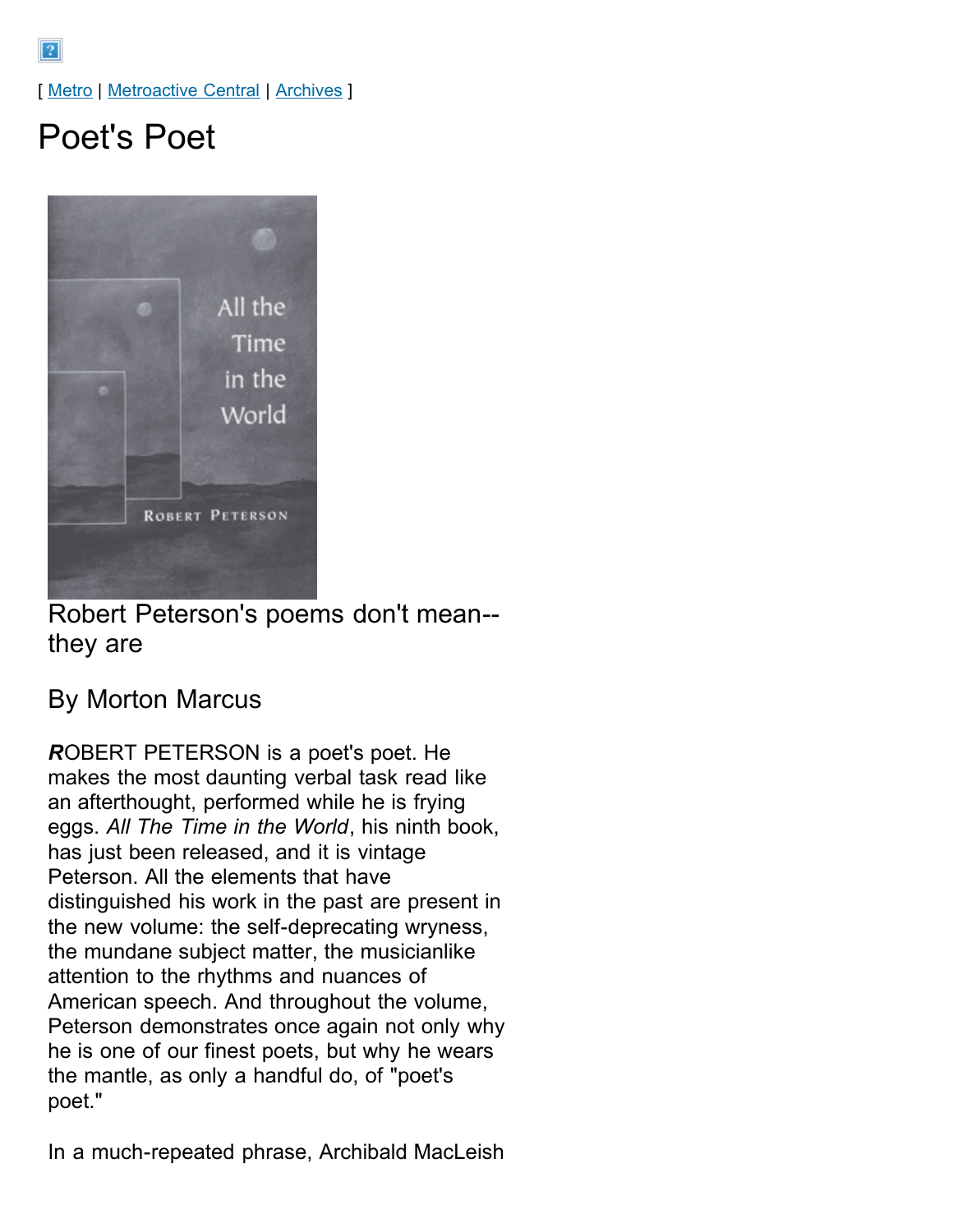said a poem "should not mean, but be." That paradoxical comment implies that the total experience of reading a poem should express its meaning, rather than the poet's stating the meaning directly. That totality is experienced by the reader through the poet's word choice, tone of voice, image, sound, syntax and rhythm--as well as idea.

Few poets either take the time or have the technical ability to follow the dictates inherent in MacLeish's definition. Peterson, however, uses all aspects of the poet's craft, and uses them so flawlessly and with such deceptive ease that he fulfills MacLeish's dictum, it seems, without trying.

Taking as his subject the ordinary world and the trivia we encounter on a daily basis, Peterson tells his poems from the first-person perspective.

In this way, the reader gets the impression that he is strolling down the street, standing in a hotel lobby or having a beer with a wry, sharpeyed companion who is observing the life around them. Many times, this companion makes himself the butt of his own observations, winning the reader's affection by showing he is as mortal--and, therefore, as flawed--as the reader.

*P*ETERSON'S language is an exquisitely modulated rendering of American English. From his word choice and rhythms to his internal rhymes, as well as his use of assonance and consonance, Peterson always demonstrates an ear astonishingly tuned to the musicality of our spoken speech.

Take for instance this seemingly nonpoetic group of lines (from the title poem) describing the poet waking up, and observe how the lines end and lead into each other, and how they perfectly modulate the rhythms of speech in a gently ironic tone of voice (triggered, in this case, by the phrase "What can one lose"):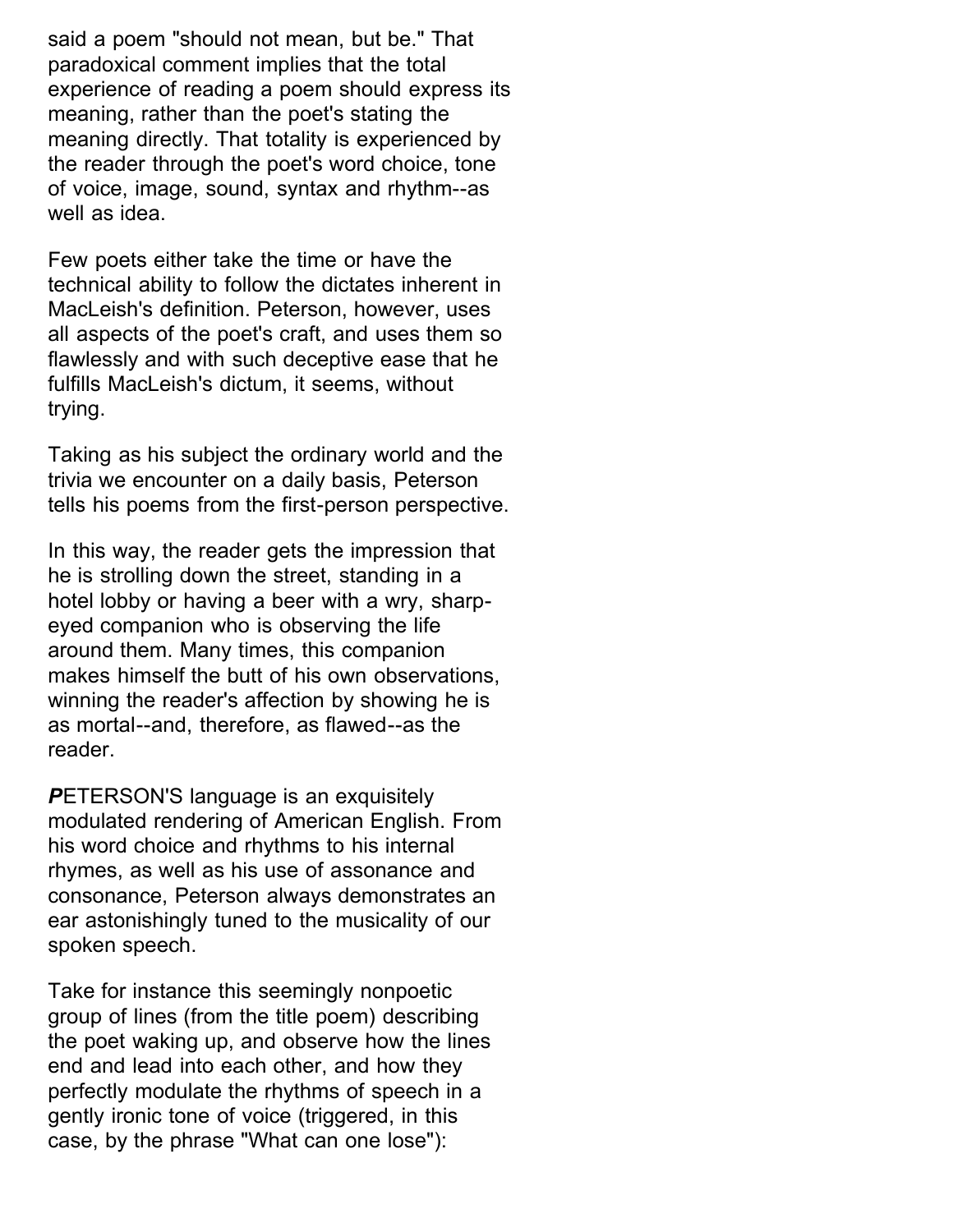Cold outside. Contemplating the ceiling while waking with care, by degrees what can one lose by once again considering the astonishing Chinese living on that vast plain divided by great rivers & mountainous masses ...

Now go back and see the purposeful use of "c" sounds that supply the music and the "o" and "d" sounds that add polyphonic minors to this musical mix, which ends with the heavy "m" sounds of the last two words--"m" sounds that have been almost wholly absent from the previous seven lines and so seem to boom out the massiveness of the mountains when they are used.

Still contemplating the Chinese 15 lines later, Peterson presents another seemingly nonpoetic series of lines.

Watch again how the lines end and lead into one another (now using "g," "p" and "o" sounds), but this time observe how the sweep of the lines highlights the poet's mock neutral tone of voice, which wryly portrays the calmness the poet will, in the last line, propose as a possibility for his own dissolute life with tongue-in-cheek selfmockery.

I've been told that as a people they share the grand notion that even poor households have calm, modest gods with good intentions & that all knowledge can be found in a single untidy rented room exactly like this one.

Even the way Peterson tells his stories and chooses to make his observations provide classic lessons for other poets of "how it should be done." Instead of making similes and metaphors, moving our minds through external comparisons from point A to point B, then to point C and finally to D, Peterson leaps from point A to D, forcing the reader to fill in the left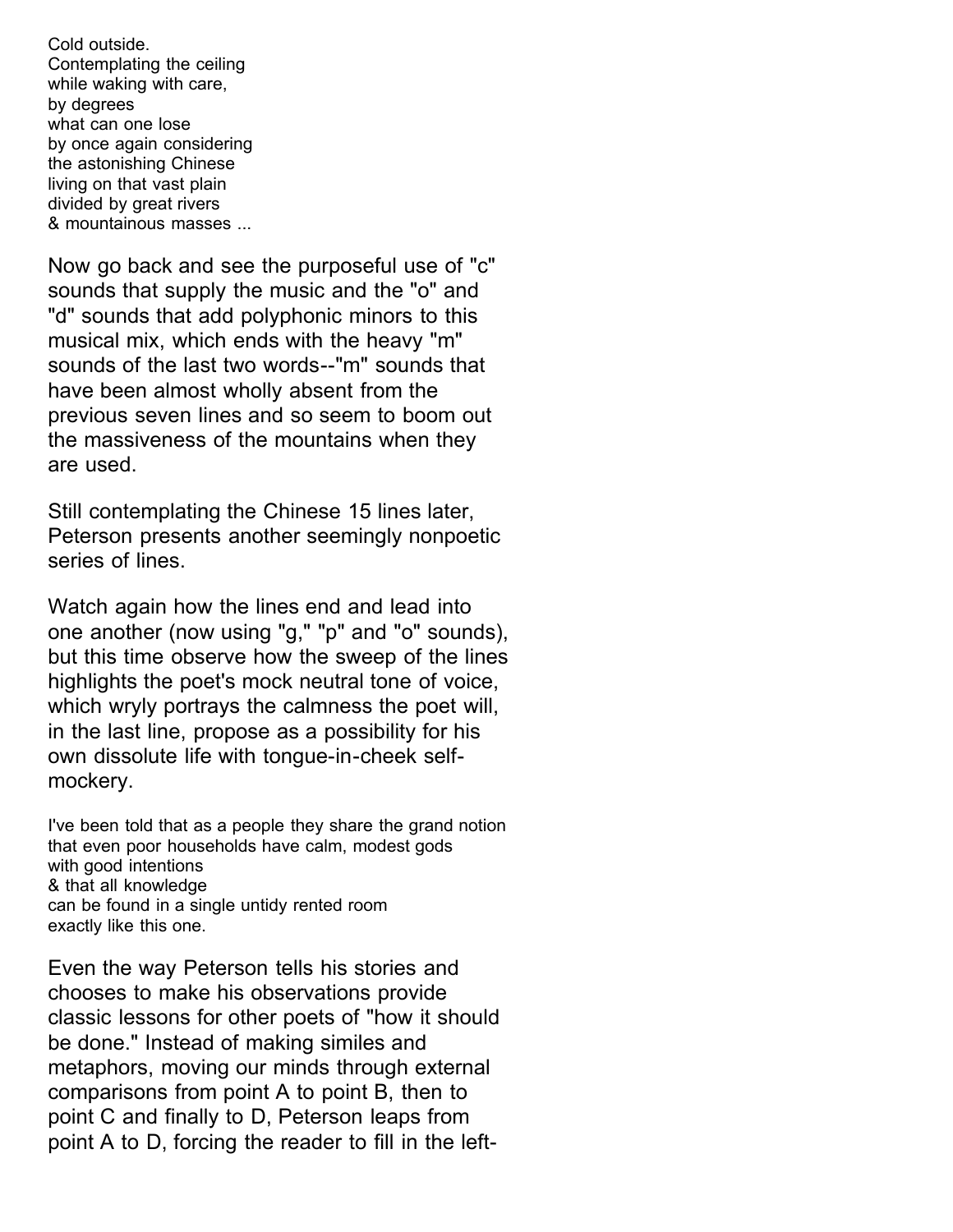out steps, and thereby making him enter the overall experience of the poem in the way MacLeish was talking about.

Although the new volume abounds with examples of this process, an earlier book, *Leaving Taos*, which was selected as a volume in the National Poetry Series in 1981, contains the perfect illustration of the method. Recumbent in a dentist's chair, in a poem called "Hands Folded Like Napkins," an anxious Peterson suddenly says, as if out of nowhere, "Someone's trimming a hedge,/the Paris Express arrives ..."

To the inattentive reader, the images make no sense. From the reader who has granted the poet his complete attention, a whoop of laughter may fill the room, as he realizes he's been taken directly into the poet's mind as he experiences the sounds of the dentist's pick pricking at his teeth ("Someone's trimming a hedge") and the sudden head-filling noise of the dentist's drill ("the Paris Express arrives").

The operative words here, of course, are implication and indirection: what the poet is suggesting by his images; what he is expressing through innuendo; or, if you will, what he chooses not to say.

*H*IGHLY INFLUENCED by the gently ironic, resigned tone and indirect methods of Chinese poetry, Peterson brings to *All the Time in the World* all the elements his readers have come to prize in his eight previous volumes. In the new collection, however, Peterson further develops his already minimalist tendencies to say less where other poets would say more. At the same time, he adds a tongue-in-cheek series of garrulous lists to a number of the poems, wonderful and unexpected verbal explosions, comic bouquets of words sprouting in a magician's hands as if from nowhere and expressing, with a seeming shrug of the shoulders, "Why not?"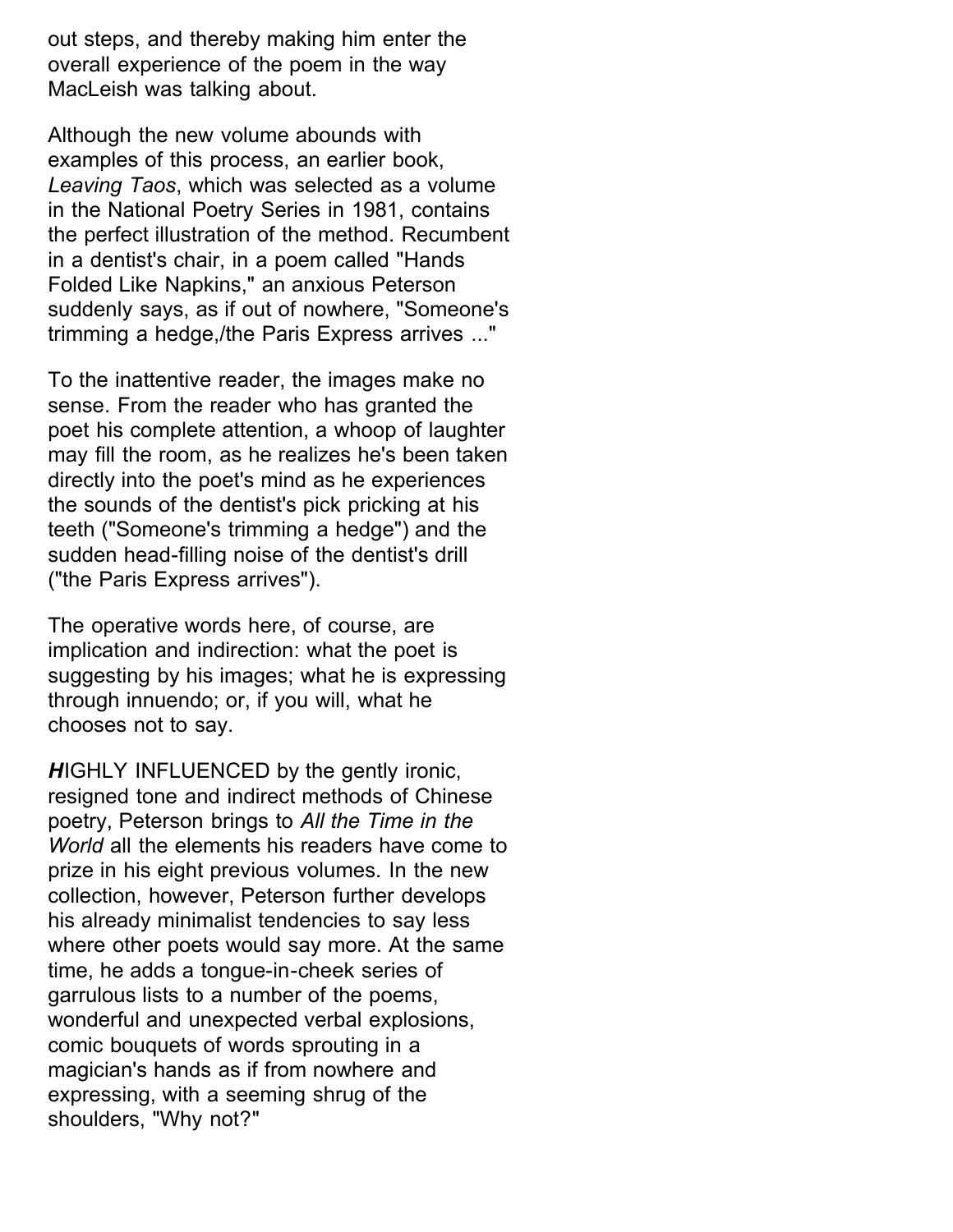In fact, the new volume is paradoxically as much a relaxation of the poet's self-imposed rules as it is a strict adherence to them. It is not surprising, therefore, that the title poem, the longest Peterson has ever written, abruptly ends, having solved none of its weighty questions because they're unsolvable, and the poet is as happy with that solution as he was with plunging into the problem to begin with. As if playfully following the MacLeish dictum, the meaning of the poem, for the poet as well as the reader, is nothing more than the verbal engagement of the question.

If there is a major difference in the 27 poems that make up the new collection, it is an emotional openness on the poet's part toward his material and toward the world around him that he has purposely suppressed in his previous volumes. This new vulnerability is clearly shown in "Veteran's Day, 1993," in which Peterson drops his alternately tough-guy and self-deprecating personas in coming to terms with one of the most traumatic events in his life, his involvement as a very young U.S. soldier in the invasion of France during World War II.

At the end of the poem, he tells himself, as well as the reader, that at times "it becomes/extremely important" to acknowledge that ordinary lives have gone through "unspeakable suffering," for reasons of "honor and decency," and he identifies himself with other veterans of the period who are haunted by feelings of pride, loss and terror, all jumbled together, when he says that there are moments when

there's absolutely no alternative but to quit fighting it & let go

Usually a fashioner of short poems, Peterson offers the longest poems he's written to date in the new book. The length of the title poem has already been mentioned. But there's also the